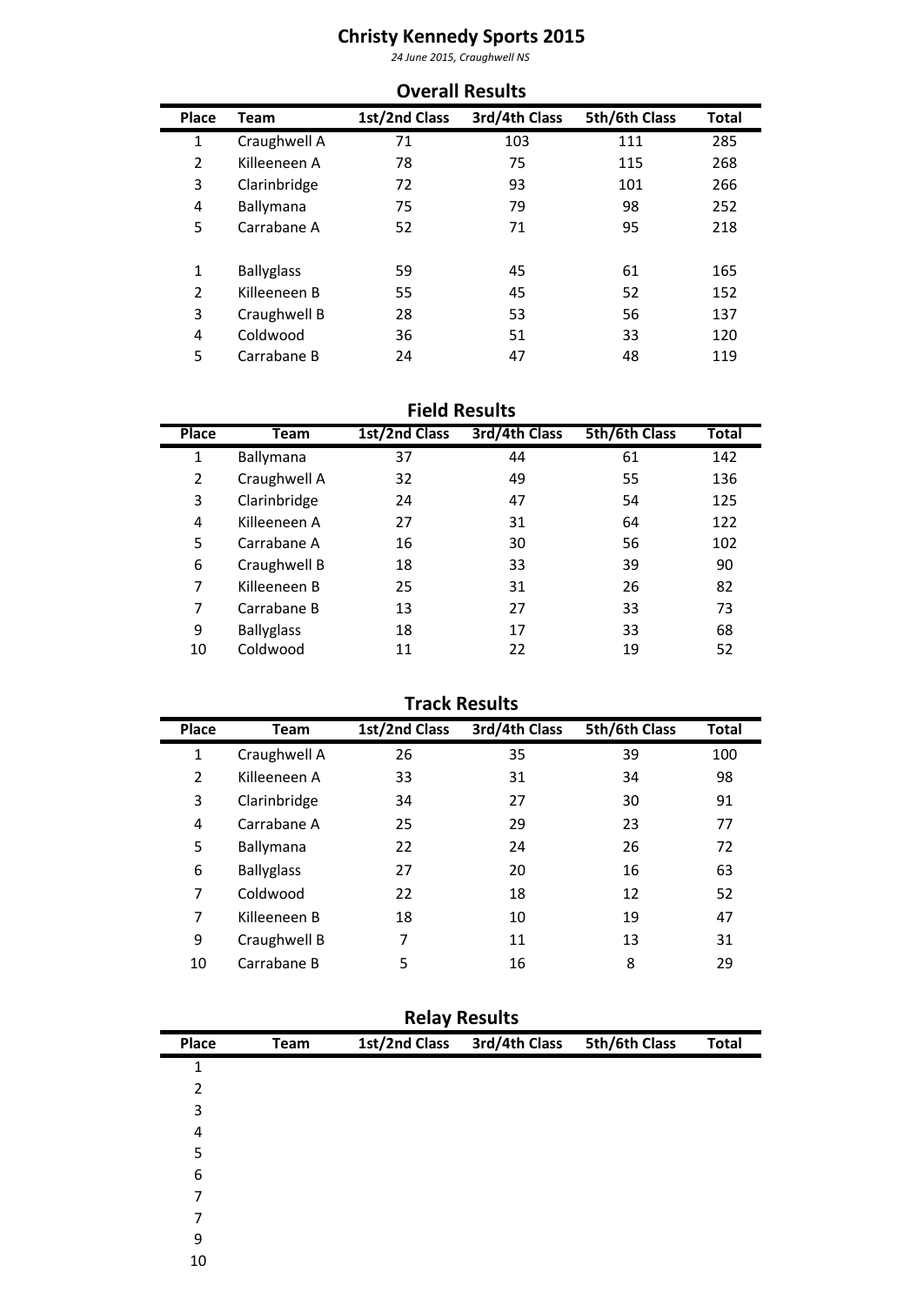| Place          | 1st/2nd Class Girls | Team              |      |           |      | 60m         | <b>Points</b>    |
|----------------|---------------------|-------------------|------|-----------|------|-------------|------------------|
| $\mathbf{1}$   |                     | Clarinbridge      |      |           |      |             | 10               |
| $\overline{2}$ |                     | Craughwell A      |      |           |      |             | 9                |
| 3              |                     | Coldwood          |      |           |      |             | 8                |
| 4              |                     | Ballymana         |      |           |      |             | 7                |
| 5              |                     | Killeeneen A      |      |           |      |             | 6                |
| 6              |                     | Killeeneen B      |      |           |      |             | 5                |
| 7              |                     | <b>Ballyglass</b> |      |           |      |             | 4                |
| 8              |                     | Carrabane A       |      |           |      |             | 3                |
| 9              |                     | Craughwell B      |      |           |      |             | $\overline{2}$   |
| 10             |                     | Carrabane B       |      |           |      |             | $\mathbf{1}$     |
| Place          | 1st/2nd Class Boys  | Team              |      |           |      | 60m         | <b>Points</b>    |
| 1              |                     | Carrabane A       |      |           |      |             | 10               |
| $\overline{2}$ |                     | Killeeneen A      |      |           |      |             | 9                |
| 3              |                     | Clarinbridge      |      |           |      |             | 8                |
| 4              |                     | Craughwell A      |      |           |      |             | 7                |
| 5              |                     | <b>Ballyglass</b> |      |           |      |             | 6                |
| 6              |                     | Ballymana         |      |           |      |             | 5                |
| 7              |                     | Killeeneen B      |      |           |      |             | 4                |
| 8              |                     | Carrabane B       |      |           |      |             | 3                |
| 9              |                     | Coldwood          |      |           |      |             | $\overline{2}$   |
| 10             |                     | Craughwell B      |      |           |      |             | 1                |
| Place          | 1st/2nd Class Girls | Team              |      |           |      | <b>80m</b>  | <b>Points</b>    |
| $\mathbf 1$    |                     | Clarinbridge      |      |           |      |             | 10               |
| $\overline{2}$ |                     | Killeeneen A      |      |           |      |             | 9                |
| 3              |                     | Coldwood          |      |           |      |             | 8                |
| 4              |                     | Ballyglass        |      |           |      |             | $\overline{7}$   |
| 5              |                     | Killeeneen B      |      |           |      |             | 6                |
| 6              |                     | Ballymana         |      |           |      |             | 5                |
| 7              |                     | Carrabane A       |      |           |      |             | $\overline{4}$   |
| 8              |                     | Craughwell A      |      |           |      |             | 3                |
| 9              |                     | Craughwell B      |      |           |      |             | $\overline{2}$   |
| Place          | 1st/2nd Class Boys  | Team              |      |           |      | <b>80m</b>  | <b>Points</b>    |
| $\mathbf{1}$   |                     | <b>Ballyglass</b> |      |           |      |             | 10               |
| $\overline{2}$ |                     | Killeeneen A      |      |           |      |             | 9                |
| 3              |                     | Carrabane A       |      |           |      |             | $\bf 8$          |
| 4              |                     | Craughwell A      |      |           |      |             | $\overline{7}$   |
| 5              |                     | Clarinbridge      |      |           |      |             | $\boldsymbol{6}$ |
| 6              |                     | Ballymana         |      |           |      |             | 5                |
| 7              |                     | Coldwood          |      |           |      |             | $\overline{4}$   |
| 8              |                     | Killeeneen B      |      |           |      |             | 3                |
| 9              |                     | Craughwell B      |      |           |      |             | $\overline{2}$   |
| $10\,$         |                     | Carrabane B       |      |           |      |             | 1                |
| Place          | 1st/2nd Class Girls | <b>Team</b>       |      | Long Jump |      | <b>Best</b> | Points           |
| $\mathbf{1}$   | Grace Lynch         | Craughwell A      | 3.14 | 3.08      | 3.17 | 3.17        | 10               |
| $\overline{2}$ | Isabella Boland     | Ballymana         | 3.14 | 3.00      | 3.12 | 3.14        | 9                |
| 3              | Doreena McCan       | Killeeneen A      | 2.59 | 2.58      | 2.89 | 2.89        | 8                |
| 4              | Alison Greaney      | Clarinbridge      | 2.68 | 2.63      | 2.77 | 2.77        | $\overline{7}$   |
| 5              | Allison Morrissey   | Carrabane B       | 2.07 | 2.51      | 2.34 | 2.51        | 6                |
| 6              | Ellen Kelleher      | Killeeneen B      | 2.34 | 2.11      | 2.30 | 2.34        | 5                |
| $\overline{7}$ | Amelie Bocquet      | Ballyglass        | 1.72 | 1.80      | 2.04 | 2.04        | 4                |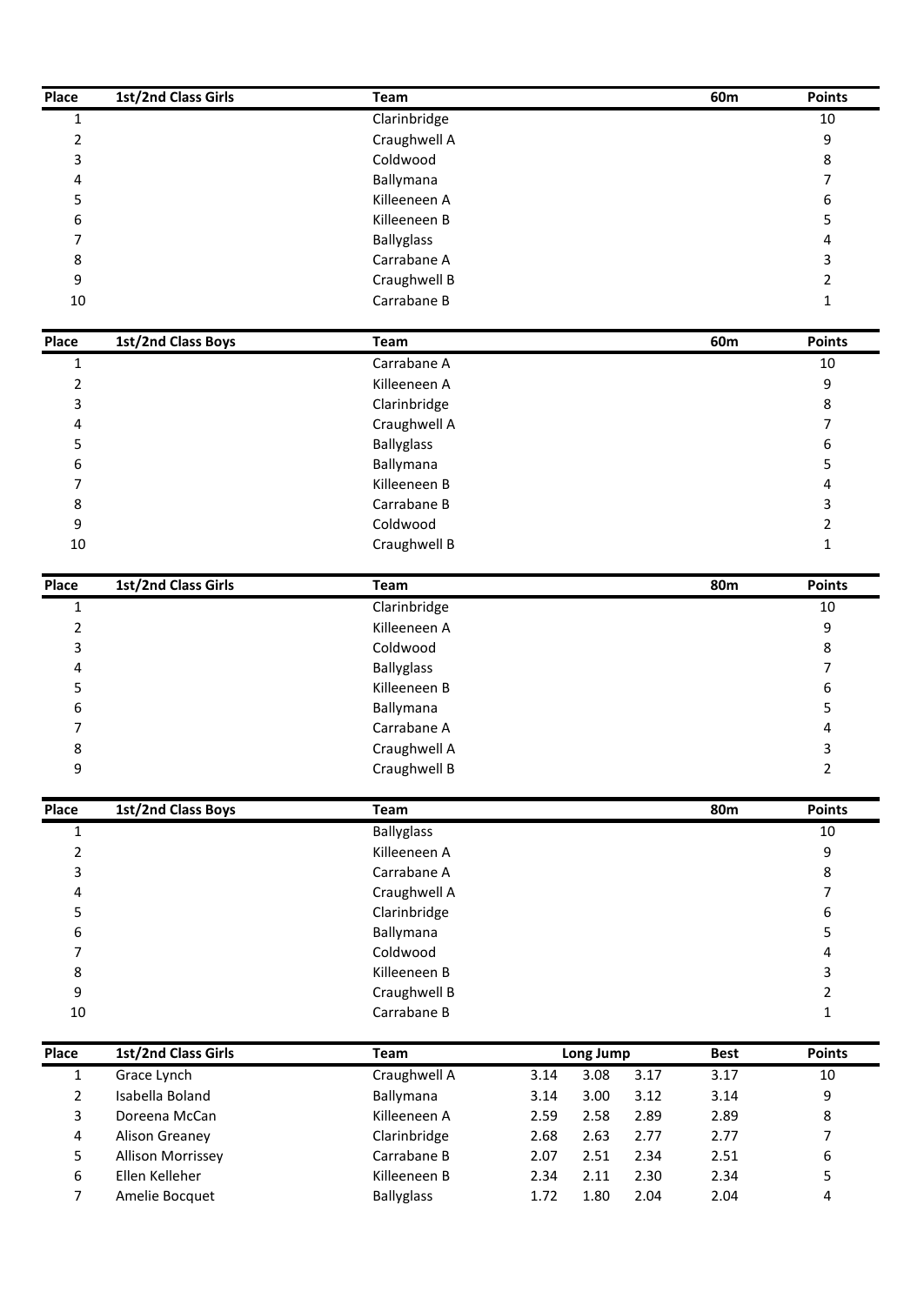| 8  | Aoife Keane  | Carrabane A  | x    | 1.92 | X    | 1.92 | 3 |
|----|--------------|--------------|------|------|------|------|---|
| 9  | Niamh Crowe  | Coldwood     | 1.56 | 1.53 | 1.68 | 1.68 | 2 |
| 10 | Sinead Kelly | Craughwell B | 1.34 | 1.24 | 1.00 | 1.34 | 1 |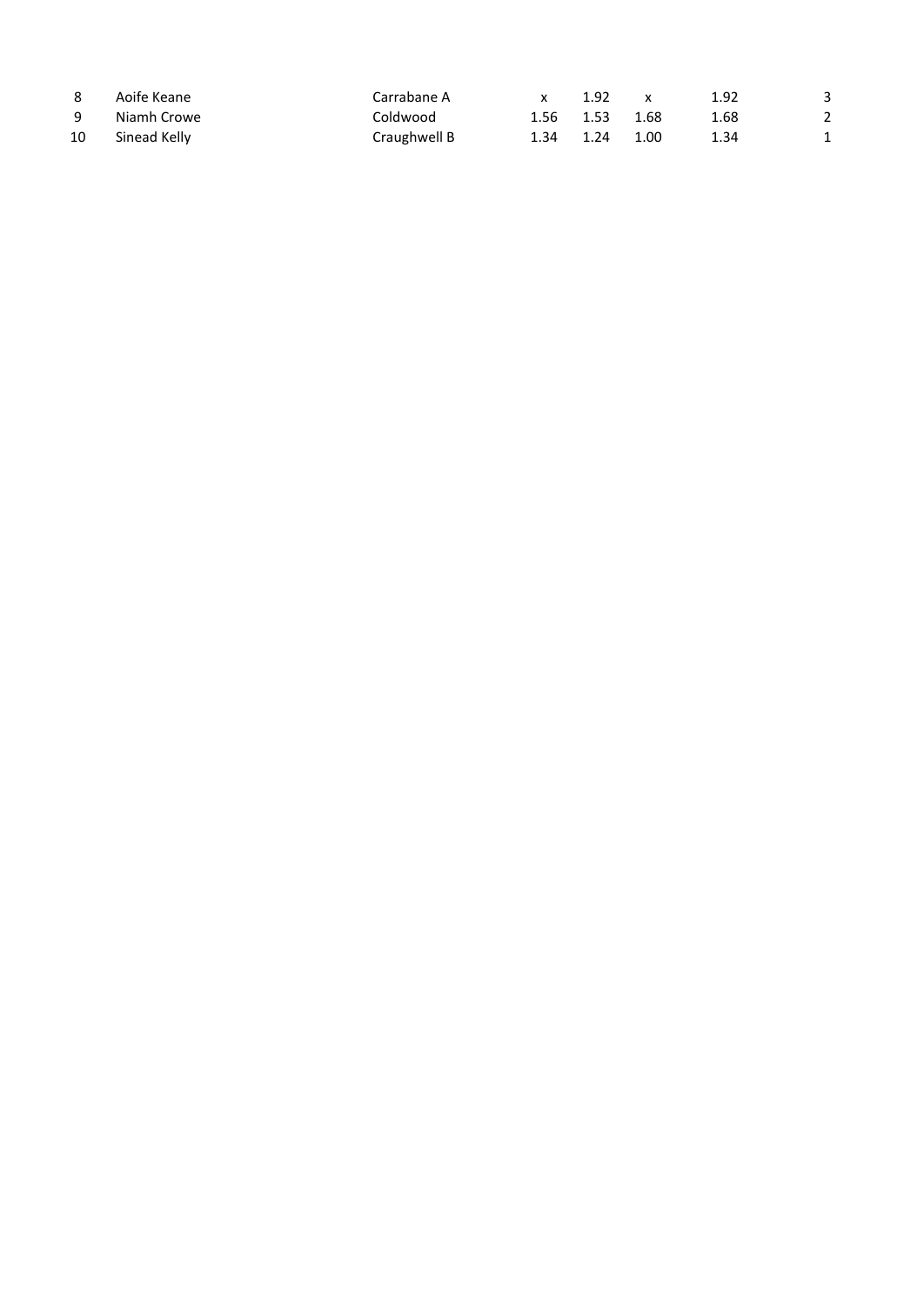| Place          | 1st/2nd Class Boys  | Team                              | Long Jump         | <b>Best</b> | <b>Points</b>                   |
|----------------|---------------------|-----------------------------------|-------------------|-------------|---------------------------------|
| $\mathbf{1}$   |                     | Ballymana                         |                   |             | $10\,$                          |
| 2              |                     | Killeeneen A                      |                   |             | 9                               |
| 3              |                     | Craughwell A                      |                   |             | $\,8\,$                         |
| 4              |                     | Killeeneen B                      |                   |             | 7                               |
| 5              |                     | Clarinbridge                      |                   |             | 6                               |
| 6              |                     | <b>Ballyglass</b>                 |                   |             | 5                               |
| 7              |                     | Craughwell B                      |                   |             | 4                               |
| 8              |                     | Coldwood                          |                   |             | 3                               |
| 9              |                     | Carrabane A                       |                   |             | $\overline{2}$                  |
| 10             |                     | Carrabane B                       |                   |             | 1                               |
| Place          | 1st/2nd Class Girls | Team                              | <b>Ball Throw</b> | <b>Best</b> | <b>Points</b>                   |
| $\mathbf 1$    |                     | Craughwell A                      |                   | 17.70       | $10\,$                          |
| $\overline{2}$ |                     | Ballymana                         |                   | 17.25       | 9                               |
| 3              |                     | Craughwell B                      |                   | 15.60       | $\,8\,$                         |
| 4              |                     | Carrabane A                       |                   | 15.05       | $\overline{7}$                  |
| 5              |                     | Killeeneen B                      |                   | 15.00       | 6                               |
| 6              |                     | Coldwood                          |                   | 14.80       | 5                               |
| 7              |                     | Carrabane B                       |                   | 14.70       | 4                               |
| 8              |                     | <b>Ballyglass</b>                 |                   | 13.65       | 3                               |
| 9              |                     | Killeeneen A                      |                   | 12.15       | $\overline{2}$                  |
| $10\,$         |                     | Clarinbridge                      |                   | 10.80       | 1                               |
| Place          | 1st/2nd Class Boys  | <b>Team</b>                       | <b>Ball Throw</b> | <b>Best</b> | <b>Points</b>                   |
| $\mathbf{1}$   |                     | Clarinbridge                      |                   | 27.90       | 10                              |
| 2              |                     | Ballymana                         |                   | 24.55       | 9                               |
| 3              |                     | Killeeneen A                      |                   | 21.75       | 8                               |
| 4              |                     | Killeeneen B                      |                   | 21.60       | 7                               |
| 5              |                     | Ballyglass                        |                   | 21.30       | 6                               |
| 6              |                     | Craughwell B                      |                   | 20.15       | 5                               |
| 7              |                     | Craughwell A                      |                   | 19.60       | 4                               |
|                |                     | Carrabane A                       |                   | 19.60       | 4                               |
| 7              |                     |                                   |                   |             |                                 |
| 9              |                     | Carrabane B                       |                   | 17.75       | $\overline{2}$                  |
| $10\,$         |                     | Coldwood                          |                   | 17.45       | 1                               |
|                |                     |                                   |                   |             |                                 |
| $\mathbf{1}$   | 1st/2nd Class Mixed | Team<br>Killeeneen A              |                   | 4x60m       | $10\,$                          |
| $\overline{2}$ |                     |                                   |                   |             | 9                               |
| 3              |                     | <b>Ballyglass</b><br>Killeeneen B |                   |             |                                 |
| 4              |                     |                                   |                   |             | $\bf 8$<br>7                    |
| 5              |                     | Craughwell A                      |                   |             | $\boldsymbol{6}$                |
| 6              |                     | Ballymana                         |                   |             | 5                               |
| Place<br>7     |                     | Clarinbridge<br>Carrabane A       |                   |             | 4                               |
| 8              |                     | Carrabane B                       |                   |             | 3                               |
| 9              |                     | Coldwood                          |                   |             | <b>Points</b><br>$\overline{2}$ |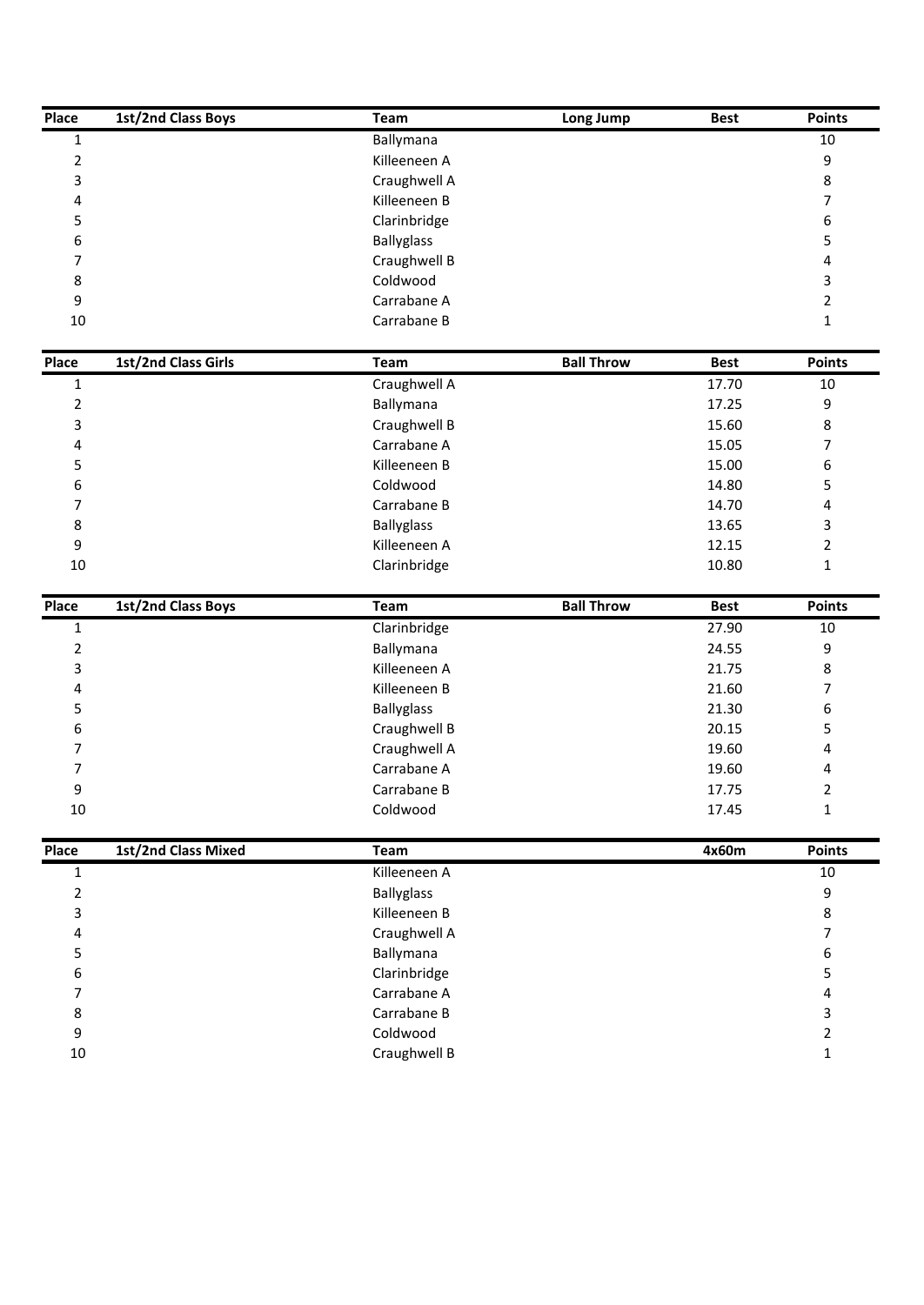| Place          | 1st/2nd Class Mixed | Team              | 4x80m           | <b>Points</b>    |
|----------------|---------------------|-------------------|-----------------|------------------|
| $1\,$          |                     | Ballymana         |                 | $10\,$           |
| $\overline{2}$ |                     | Clarinbridge      |                 | 9                |
| 3              |                     | Killeeneen A      |                 | $\,8\,$          |
| 4              |                     | Carrabane A       |                 | 7                |
| 5              |                     | Craughwell A      |                 | 6                |
| 6              |                     | <b>Ballyglass</b> |                 | 5                |
| 7              |                     | Killeeneen B      |                 | 4                |
| 8              |                     | Carrabane B       |                 | 3                |
| 9              |                     | Craughwell B      |                 | $\overline{2}$   |
| $10\,$         |                     | Coldwood          |                 | 1                |
| Place          | 3rd/4th Class Girls | <b>Team</b>       | 80 <sub>m</sub> | <b>Points</b>    |
| $\mathbf 1$    |                     | Carrabane A       |                 | $10\,$           |
| $\overline{2}$ |                     | <b>Ballyglass</b> |                 | $\boldsymbol{9}$ |
| 3              |                     | Coldwood          |                 | $\,8\,$          |
| 4              |                     | Carrabane B       |                 | $\overline{7}$   |
| 5              |                     | Killeeneen A      |                 | 6                |
| 6              |                     | Craughwell A      |                 | 5                |
| 7              |                     | Clarinbridge      |                 | $\overline{4}$   |
| 8              |                     | Killeeneen B      |                 | 3                |
| 9              |                     | Ballymana         |                 | $\overline{2}$   |
| $10\,$         |                     | Craughwell B      |                 | 1                |
| Place          | 3rd/4th Class Boys  | Team              | <b>80m</b>      | <b>Points</b>    |
| $\mathbf{1}$   |                     | Craughwell A      |                 | 10               |
| $\overline{2}$ |                     | Ballymana         |                 | 9                |
| 3              |                     | Carrabane A       |                 | 8                |
| 4              |                     | Killeeneen A      |                 | $\overline{7}$   |
| 5              |                     | Clarinbridge      |                 | 6                |
| 6              |                     | Killeeneen B      |                 | 5                |
| 7              |                     | Carrabane B       |                 | 4                |
| 8              |                     | Craughwell B      |                 | 3                |
| 9              |                     | Ballyglass        |                 | $\overline{2}$   |
| $10\,$         |                     | Coldwood          |                 | $\mathbf{1}$     |
| Place          | 3rd/4th Class Girls | Team              | 200m            | <b>Points</b>    |
| $\mathbf 1$    |                     | Craughwell A      |                 | $10\,$           |
| $\overline{2}$ |                     | Clarinbridge      |                 | 9                |
| 3              |                     | Killeeneen A      |                 | $\bf 8$          |
| 4              |                     | Ballyglass        |                 | $\overline{7}$   |
| 5              |                     | Ballymana         |                 | 6                |
| 6              |                     | Carrabane A       |                 | 5                |
| 7              |                     | Coldwood          |                 | 4                |
| 8              |                     | Craughwell B      |                 | 3                |
| 9              |                     | Carrabane B       |                 | $\overline{2}$   |
| $10\,$         |                     | Killeeneen B      |                 | 1                |
| Place          | 3rd/4th Class Boys  | Team              | 200m            | <b>Points</b>    |
| $1\,$          |                     | Craughwell A      |                 | $10\,$           |
| $\mathbf{1}$   |                     | Killeeneen A      |                 | $10\,$           |
|                |                     | Clarinbridge      |                 | $\,8\,$          |
| 3              |                     |                   |                 |                  |
| 4              |                     | Ballymana         |                 | $\overline{7}$   |
| 5              |                     | Carrabane A       |                 | $\boldsymbol{6}$ |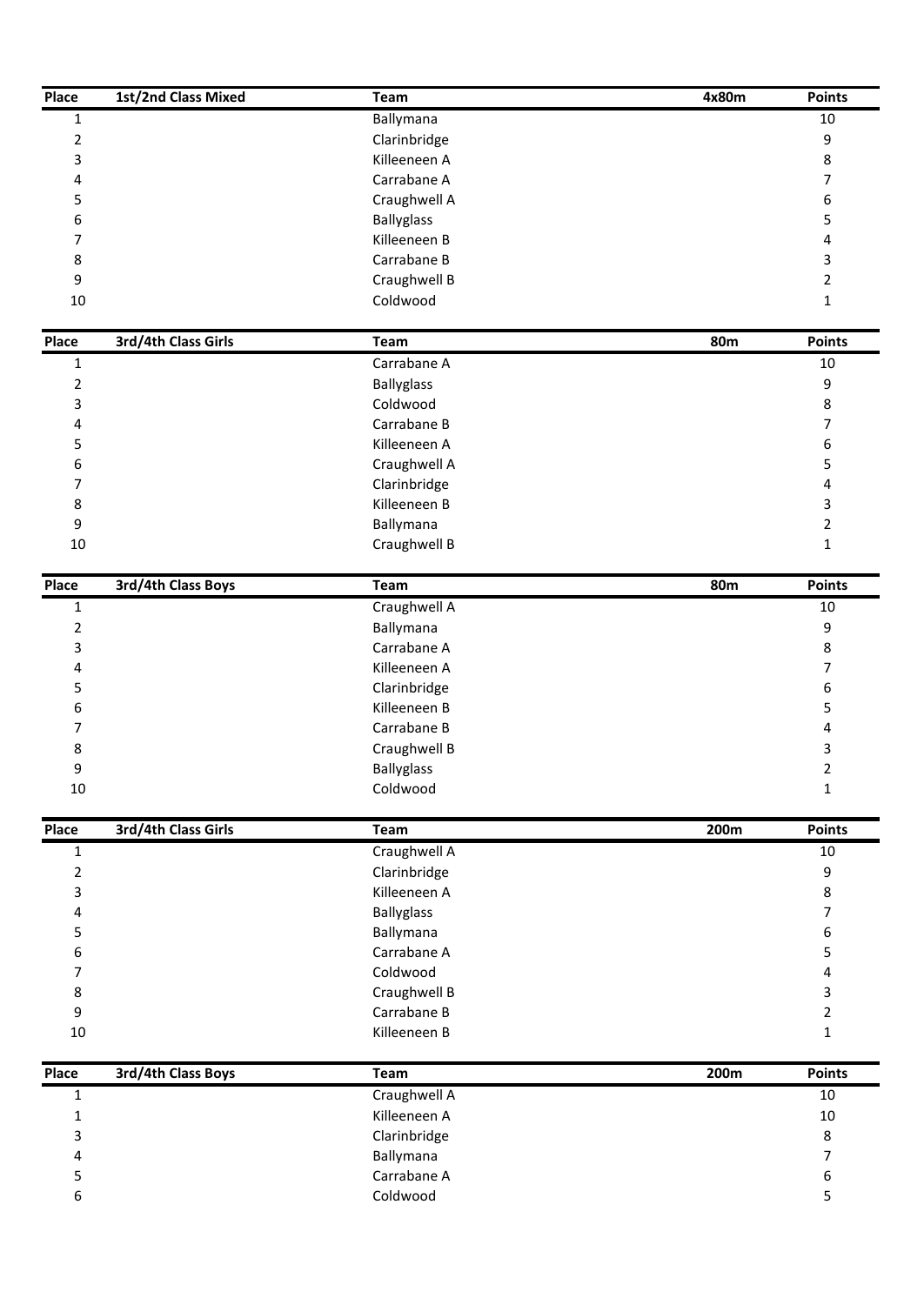| 7     |                     | Craughwell B      |      |           |      |             | 4             |
|-------|---------------------|-------------------|------|-----------|------|-------------|---------------|
| 8     |                     | Carrabane B       |      |           |      |             | 3             |
| 9     |                     | <b>Ballyglass</b> |      |           |      |             | 2             |
| 10    |                     | Killeeneen B      |      |           |      |             | 1             |
|       |                     |                   |      |           |      |             |               |
| Place | 3rd/4th Class Girls | Team              |      | Long Jump |      | <b>Best</b> | <b>Points</b> |
| 1     | Chloe Hallinan      | Craughwell A      | 3.65 | 3.69      | 3.47 | 3.69        | 10            |
| 2     | Saoirse Moore       | Clarinbridge      | 3.40 | 3.56      | 3.60 | 3.60        | 9             |
| 3     | Jade Whelton        | Ballymana         | 3.42 | 3.47      | 3.27 | 3.47        | 8             |
| 4     | Chloe Allen         | Craughwell B      | 2.95 | 2.97      | 2.98 | 2.98        | 7             |
| 5     | Rosemary Maduka     | Coldwood          | 2.85 | 2.72      | 2.91 | 2.91        | 6             |
| 6     | Aoibhe Fahy         | Carrabane A       | 2.84 | 2.65      | 2.91 | 2.91        | 5             |
| 7     | Ava Comer           | Carrabane B       | 2.57 | 2.60      | 2.53 | 2.60        | 4             |
| 8     | Siena Greaney       | Killeeneen B      | 2.47 | 2.27      | 2.50 | 2.50        | 3             |
|       |                     |                   |      |           |      |             |               |
| 9     | Lara O'Brien        | Killeeneen A      | 2.44 | 2.31      | 2.43 | 2.44        | 2             |

 $10\,$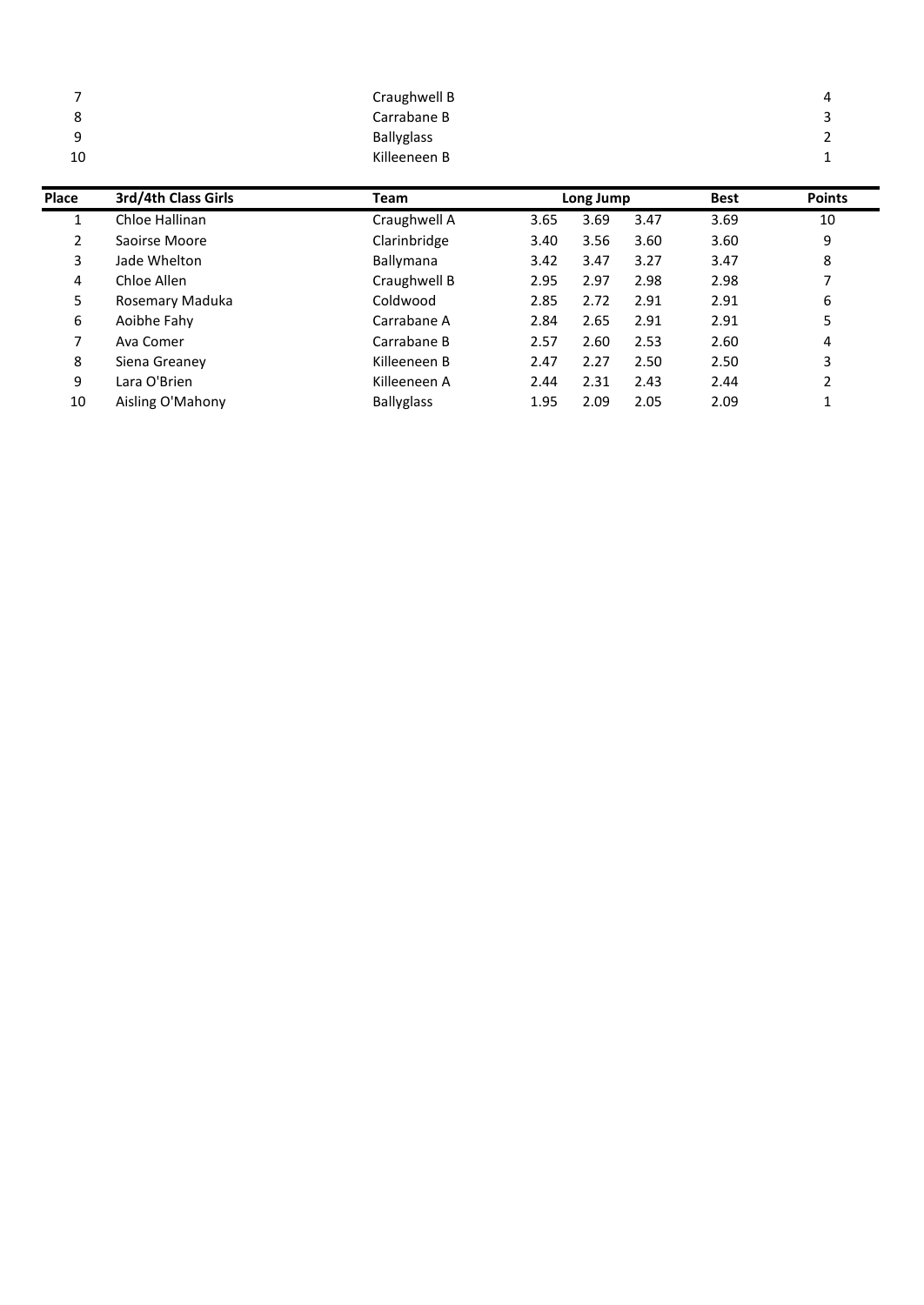| Place<br>$\mathbf{1}$ | 3rd/4th Class Boys<br>Sean Fox | Team<br>Clarinbridge        | Long Jump<br>4.05<br>4.13<br>4.00 | <b>Best</b><br>4.13 | <b>Points</b><br>10 |
|-----------------------|--------------------------------|-----------------------------|-----------------------------------|---------------------|---------------------|
| $\overline{2}$        | <b>Niall Cummins</b>           | Craughwell A                | 3.42<br>3.40<br>3.53              | 3.53                | 9                   |
| 3                     | Ordhran Gilligan               | Ballymana                   | 3.25<br>3.24<br>3.35              | 3.35                | 8                   |
| 4                     | Matthew Feeney                 | Coldwood                    | 3.33<br>3.17<br>3.32              | 3.33                | 7                   |
| 5                     | <b>Findlay Budge</b>           | Craughwell B                | 3.06<br>3.11<br>3.30              | 3.30                | 6                   |
| 6                     | Aaron Shannon                  | Killeeneen A                | 3.20<br>3.12<br>3.14              | 3.20                | 5                   |
| 7                     | Tiernan McLoughlin             | Killeeneen B                | 3.05<br>3.14<br>3.04              | 3.14                | 4                   |
| 8                     | Liam Plower                    | Carrabane A                 | 2.43<br>2.58<br>2.44              | 2.58                | 3                   |
| 9                     | <b>Conor Matthews</b>          | Carrabane B                 | 2.56<br>2.43<br>2.45              | 2.56                | $\overline{a}$      |
| 10                    | Harry Murphy                   | <b>Ballyglass</b>           | 1.91<br>1.74<br>1.85              | 1.91                | 1                   |
| Place                 | 3rd/4th Class Girls            | Team                        | <b>Triple Jump</b>                | <b>Best</b>         | <b>Points</b>       |
| $\mathbf{1}$          | Ailbhe Whyte                   | Clarinbridge                | 5.29<br>5.38<br>5.42              | 5.42                | 10                  |
| $\overline{2}$        | Ava Niland                     | Killeeneen A                | 5.31<br>5.02<br>5.06              | 5.31                | 9                   |
| 3                     | Rebecca Lynch                  | Craughwell A                | 4.97<br>5.16<br>5.11              | 5.16                |                     |
| 4                     | Laura Hayes                    | Killeeneen B                | 4.77<br>4.57<br>4.93              | 4.93                | 8<br>7              |
| 5                     | <b>Emily Staunton</b>          | Ballymana                   | 3.67<br>4.76<br>4.43              | 4.76                | 6                   |
| 6                     | Katie Hatter                   | <b>Ballyglass</b>           | 4.72<br>3.43<br>4.54              | 4.72                | 5                   |
| 7                     | Hannah Fitzgerald              | Carrabane A                 | 4.37<br>4.57<br>4.51              | 4.57                | 4                   |
| 8                     | Miykala Cleery                 | Coldwood                    | 4.26<br>4.45<br>4.32              | 4.45                | 3                   |
| 9                     | <b>Tara Delahunty</b>          | Carrabane B                 | 4.23<br>4.15<br>4.16              | 4.23                | $\overline{2}$      |
| 10                    | Millie Geraghty                | Craughwell B                | 4.02<br>4.20<br>3.92              | 4.20                | 1                   |
|                       |                                |                             |                                   |                     |                     |
| Place                 | 3rd/4th Class Boys             | Team                        | <b>Triple Jump</b>                | <b>Best</b>         | <b>Points</b>       |
| $\mathbf{1}$          | <b>Harry Balas</b>             | Ballymana                   | 5.50<br>5.40<br>5.90              | 5.90                | 10                  |
| $\overline{2}$        | Lukas Schukat                  | Craughwell A                | 5.52<br>5.64<br>5.60              | 5.64                | 9                   |
| 3                     | Callum Cooke                   | Carrabane B                 | 5.18<br>5.22<br>5.64              | 5.64                | 8                   |
| 4                     | Mark Egan                      | Clarinbridge                | 5.13<br>5.11<br>5.52              | 5.52                | 7                   |
| 5                     | Sean Kelleher                  | Killeeneen A                | 5.06<br>5.06<br>5.38              | 5.38                | 6                   |
| 6                     | Darragh Collins                | Craughwell B<br>Coldwood    | 4.97<br>5.10<br>5.20              | 5.20                | 5<br>4              |
| 7                     | Tiernan Leen                   | Killeeneen B                | 5.03<br>5.02<br>5.10<br>4.74      | 5.10                |                     |
| 8<br>9                | Shane Kennedy<br>Niall Dillon  | Carrabane A                 | 5.10<br>4.67                      | 5.10                | 3<br>$\overline{2}$ |
|                       |                                |                             | 4.53<br>4.62<br>4.67              | 4.67                |                     |
| 10                    | <b>Tadhg Collins</b>           | <b>Ballyglass</b>           | 4.13<br>4.32<br>4.33              | 4.33                | 1                   |
| Place                 | 3rd/4th Class Girls            | Team                        | <b>Ball Throw</b>                 | <b>Best</b>         | <b>Points</b>       |
| $1\,$                 |                                | Craughwell B                |                                   | 18.90               | 10                  |
| $\overline{2}$        |                                | Ballymana                   |                                   | 17.90               | 9                   |
| 3                     |                                | Carrabane A                 |                                   | 17.80               | 8                   |
| 4                     |                                | <b>Ballyglass</b>           |                                   | 17.40               | 7                   |
| 5                     |                                | Clarinbridge                |                                   | 16.95               | 6                   |
| 6                     |                                | Killeeneen B                |                                   | 16.85               | 5                   |
| 7                     |                                | Carrabane B<br>Killeeneen A |                                   | 16.75               | 4                   |
| 8                     |                                |                             |                                   | 16.00               | 3                   |
| 8<br>10               |                                | Craughwell A<br>Coldwood    |                                   | 16.00<br>15.15      | 3<br>1              |
|                       |                                |                             |                                   |                     |                     |
| Place                 | 3rd/4th Class Boys             | <b>Team</b>                 | <b>Ball Throw</b>                 | <b>Best</b>         | <b>Points</b>       |
| $\mathbf{1}$          |                                | Craughwell A                |                                   | 41.20               | 10                  |
| $\overline{2}$        |                                | Killeeneen B                |                                   | 27.30               | 9                   |
| 3                     |                                | Carrabane A                 |                                   | 26.30               | 8                   |
| 4                     |                                | Carrabane B                 |                                   | 25.15               | $\overline{7}$      |
| 5                     |                                | Killeeneen A                |                                   | 24.95               | 6                   |
| 6                     |                                | Clarinbridge                |                                   | 24.90               | 5                   |
|                       |                                |                             |                                   |                     |                     |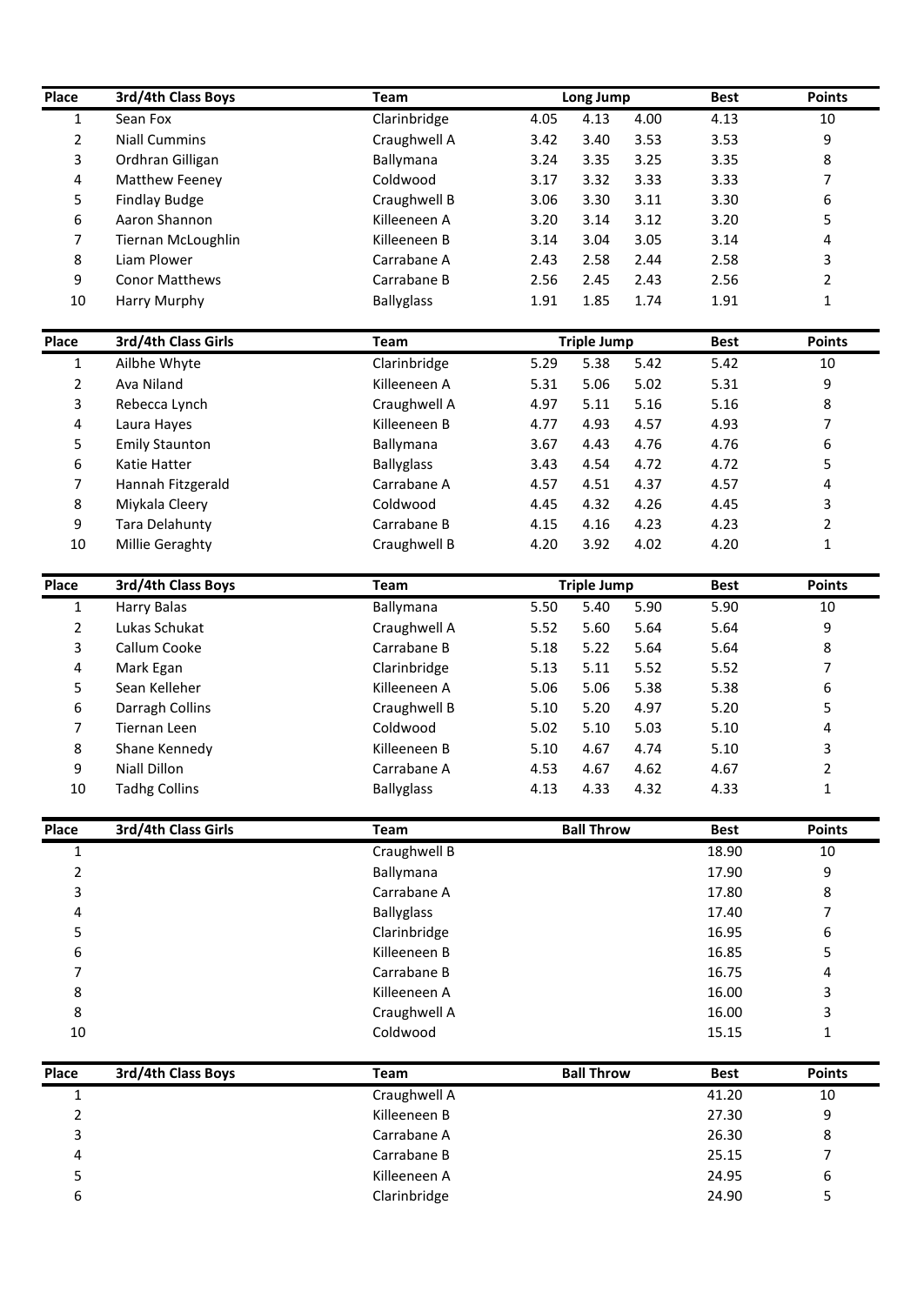| 7  | Craughwell B | 24.00 | 4      |  |
|----|--------------|-------|--------|--|
| 8  | Ballymana    | 23.40 | 3      |  |
| 9  | Ballyglass   | 23.00 | 2      |  |
| 10 | Coldwood     | 22.70 | 1<br>Ŧ |  |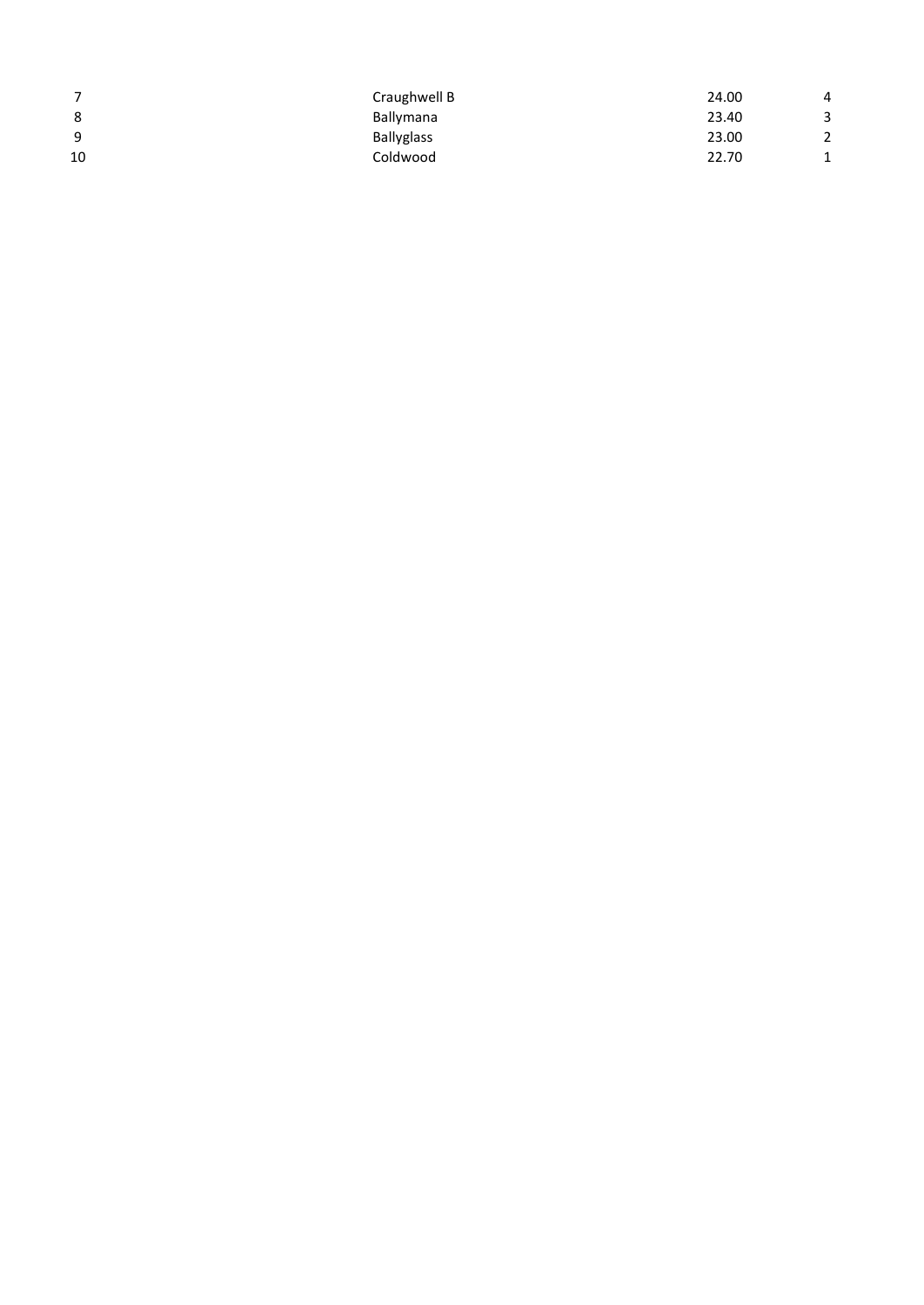| Place          | 3rd/4th Class Mixed | Team                         | 4x100m | <b>Points</b>       |
|----------------|---------------------|------------------------------|--------|---------------------|
| $\mathbf{1}$   |                     | Craughwell A                 |        | 10                  |
| $\overline{2}$ |                     | Clarinbridge                 |        | 9                   |
| 3              |                     | Craughwell B                 |        | $\,8\,$             |
| 4              |                     | Killeeneen A                 |        | 7                   |
| 5              |                     | Coldwood                     |        | 6                   |
| 6              |                     | Carrabane A                  |        | 5                   |
| 7              |                     | <b>Ballyglass</b>            |        | 4                   |
| 8<br>9         |                     | Ballymana<br>Killeeneen B    |        | 3<br>$\overline{2}$ |
| 10             |                     | Carrabane B                  |        | 1                   |
|                |                     |                              |        |                     |
| Place          | 3rd/4th Class Mixed | Team                         | 4x200m | <b>Points</b>       |
| $\mathbf{1}$   |                     | Clarinbridge                 |        | 10                  |
| $\overline{2}$ |                     | Craughwell A                 |        | $\boldsymbol{9}$    |
| 3              |                     | Ballymana                    |        | $\,8\,$             |
| 4              |                     | Carrabane A                  |        | 7                   |
| 5              |                     | Killeeneen A                 |        | 6                   |
| 6              |                     | Coldwood                     |        | 5                   |
| 7              |                     | <b>Ballyglass</b>            |        | 4                   |
| 8              |                     | Carrabane B                  |        | 3                   |
| 9              |                     | Killeeneen B                 |        | $\overline{2}$      |
| $10\,$         |                     | Craughwell B                 |        | 1                   |
| Place          | 5th/6th Class Girls | Team                         | 100m   | <b>Points</b>       |
| $\mathbf{1}$   |                     | Craughwell A                 |        | 10                  |
| $\overline{2}$ |                     | Killeeneen A                 |        | 9                   |
| 3              |                     | Ballymana                    |        | 8                   |
| 4              |                     | Carrabane A                  |        | $\overline{7}$      |
| 5              |                     | Clarinbridge                 |        | 6                   |
| 6              |                     | Killeeneen B                 |        | 5                   |
| 7              |                     | <b>Ballyglass</b>            |        | 4                   |
| 8              |                     | Craughwell B                 |        | 3                   |
| 9              |                     | Carrabane B                  |        | $\overline{2}$      |
| $10\,$         |                     | Coldwood                     |        | 1                   |
| Place          | 5th/6th Class Boys  | Team                         | 100m   | <b>Points</b>       |
| $\mathbf{1}$   |                     | Craughwell A                 |        | $10\,$              |
| 2              |                     | Ballymana                    |        | 9                   |
| 3              |                     | Clarinbridge                 |        | 8                   |
| 4              |                     | Carrabane A                  |        | $\overline{7}$      |
| 5              |                     | Killeeneen A                 |        | $\boldsymbol{6}$    |
| 6              |                     | Killeeneen B                 |        | 5                   |
| 7              |                     | Carrabane B                  |        | 4                   |
| 8              |                     | <b>Ballyglass</b>            |        | 3                   |
| 9              |                     | Coldwood                     |        | $\overline{2}$      |
| $10\,$         |                     | Craughwell B                 |        | 1                   |
| Place          | 5th/6th Class Girls | Team                         | 600m   | <b>Points</b>       |
| $\mathbf 1$    | Niamh Niland        | Killeeneen A                 |        | $10\,$              |
| $\overline{2}$ | Ailbhe Miskella     | Craughwell A                 |        | 9                   |
|                |                     |                              |        |                     |
| 3              | Aoife Leahy         |                              |        | $\,8\,$             |
| 4              | Sarah Woods         | Clarinbridge<br>Craughwell B |        | $\overline{7}$      |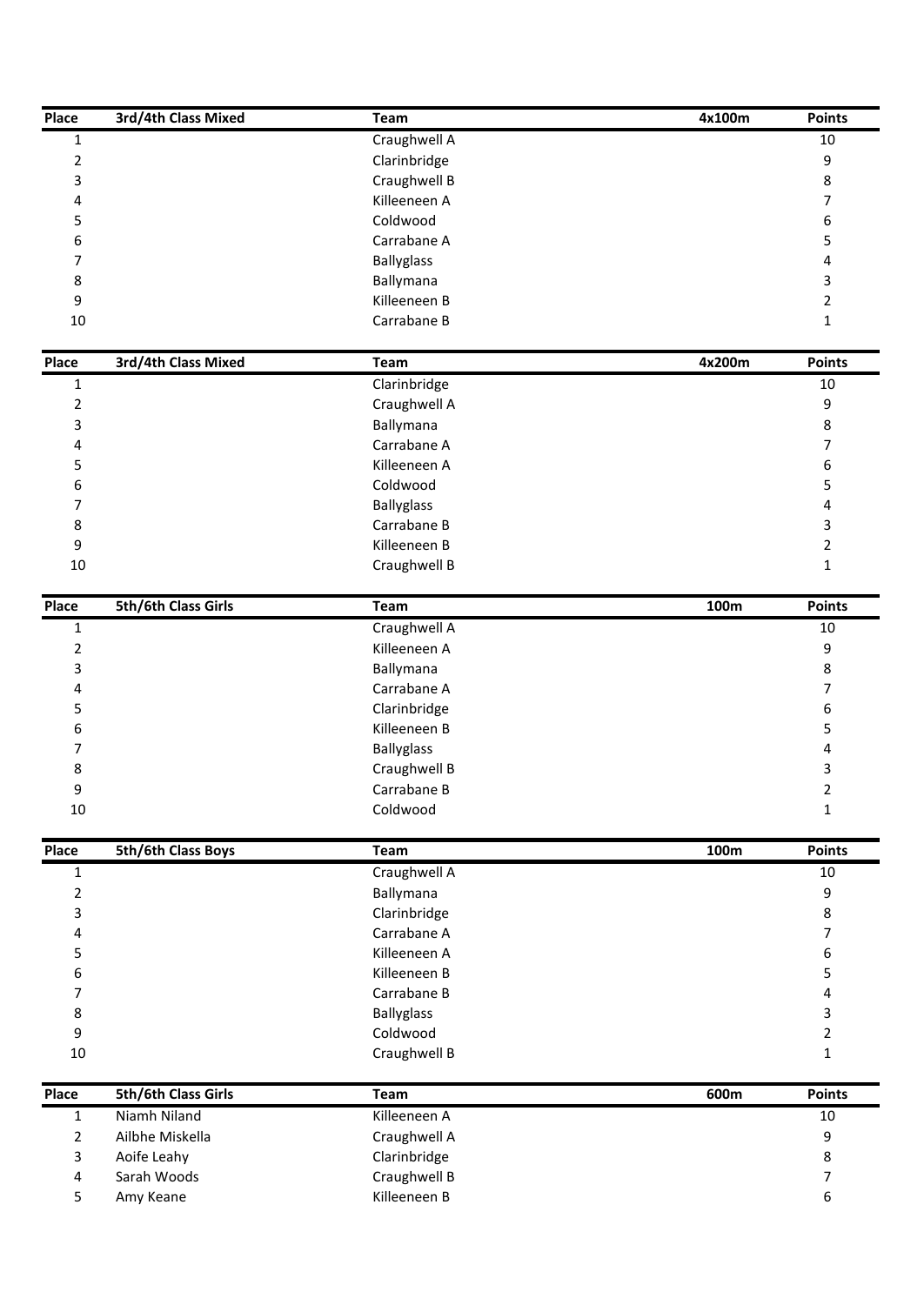| 6     | Aine Molloy         | Carrabane A       |      | 5             |
|-------|---------------------|-------------------|------|---------------|
| 7     | Sarah Kelly         | Ballymana         |      | 4             |
| 8     | Robyn McDonagh      | Coldwood          |      | 3             |
| 9     | Lauren Tarpey       | <b>Ballyglass</b> |      | 2             |
| 10    | Alannah Doherty     | Carrabane B       |      | 1             |
| Place | 5th/6th Class Boys  | Team              | 600m | <b>Points</b> |
| 1     | Kyle Moorhead       | Craughwell A      |      | 10            |
| 2     | Phelim McCann       | Killeeneen A      |      | 9             |
| 3     | David Lee           | Clarinbridge      |      | 8             |
| 4     | Darragh O'Sullivan  | <b>Ballyglass</b> |      | 7             |
| 5     | Conor Rooney        | Coldwood          |      | 6             |
| 6     | Ross Whelton        | Ballymana         |      | 5             |
| 7     | <b>Gary Randles</b> | Carrabane A       |      | 4             |
| 8     | Pascal Walsh        | Killeeneen B      |      | 3             |
| 9     | Jack Gilligan       | Craughwell B      |      | 2             |
|       |                     |                   |      |               |

 $10\,$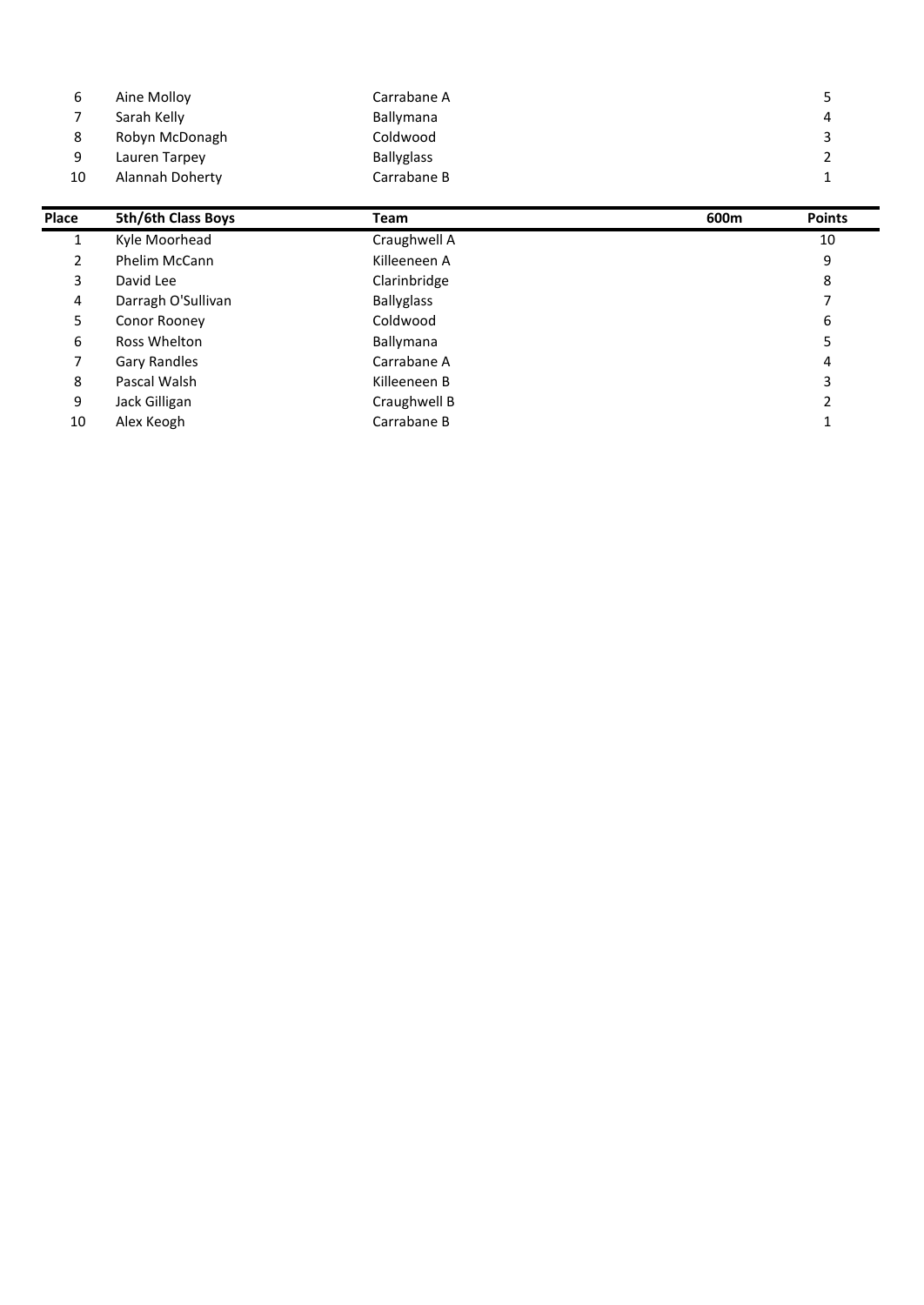| Place          | 5th/6th Class Girls    | Team                          |                    | <b>Triple Jump</b> |                    | <b>Best</b> | <b>Points</b>       |
|----------------|------------------------|-------------------------------|--------------------|--------------------|--------------------|-------------|---------------------|
| $\mathbf{1}$   | Caoimhe Gilligan       | Ballymana                     | 6.67               | 6.42               | 6.62               | 6.67        | 10                  |
| $\overline{2}$ | Lauren Calr            | Killeeneen A                  | 6.24               | 6.50               | 6.50               | 6.50        | 9                   |
| 3              | Rachel Callanan        | Clarinbridge                  | 6.22               | 6.11               | 6.04               | 6.22        | 8                   |
| 4              | Penny Wells            | Craughwell B                  | 6.03               | 5.95               | 6.04               | 6.04        | 7                   |
| 5              | Molly Sullivan         | Craughwell A                  | 5.01               | 5.56               | 5.60               | 5.60        | 6                   |
| 6              | Hannah Gallagher       | Carrabane A                   | 4.61               | 5.03               | 5.06               | 5.06        | 5                   |
| 7              | Fiona Galeas           | Killeeneen B                  | 4.93               | 5.05               | 4.82               | 5.05        | 4                   |
|                | Rachel Mulholland      |                               |                    |                    | 4.91               |             |                     |
| 8              |                        | <b>Ballyglass</b><br>Coldwood | 4.85               | 4.95               | 4.78               | 4.95        | 3<br>$\overline{2}$ |
| 9              | Regina Maduka          |                               | 4.90               | 4.71               |                    | 4.90        |                     |
| 10             | Zara Matthew           | Carrabane B                   | X                  | 3.65               | 4.48               | 4.48        | 1                   |
| Place          | 5th/6th Class Boys     | <b>Team</b>                   |                    | Long Jump          |                    | <b>Best</b> | <b>Points</b>       |
| 1              | Alex Evans             | Carrabane A                   | 4.46               | 4.52               | 4.50               | 4.52        | 10                  |
| 2              | Sam O'Neill            | Killeeneen A                  | 4.20               | 3.50               | x                  | 4.20        | 9                   |
| 3              | Oisin Davis            | Craughwell B                  | 3.65               | 4.05               | 3.60               | 4.05        | 8                   |
| 4              | Padraig Martyn         | Craughwell A                  | 3.74               | $\pmb{\mathsf{x}}$ | 3.97               | 3.97        | 7                   |
| 5              | Eoin Lyons             | Clarinbridge                  | 3.69               | 3.64               | 3.60               | 3.69        | 6                   |
| 6              | <b>Adam Downey</b>     | <b>Ballyglass</b>             | 3.24               | 3.36               | 3.37               | 3.37        | 5                   |
| 7              | <b>Brandon Morgan</b>  | Ballymana                     | x                  | 3.32               | 3.31               | 3.32        | 4                   |
| 8              | David Donoghue         | Coldwood                      | x                  | 3.30               | 2.28               | 3.30        | 3                   |
| 9              | Adam Johnson           | Carrabane B                   | $\pmb{\mathsf{x}}$ | 3.29               | x                  | 3.29        | $\overline{2}$      |
| 10             | Luke Martyn            | Killeeneen B                  | 2.97               | 3.08               | 3.17               | 3.17        | 1                   |
| Place          | 5th/6th Class Girls    | Team                          |                    | Long Jump          |                    | <b>Best</b> | <b>Points</b>       |
| 1              | Mia Waters             | Craughwell A                  | 4.45               | 4.50               | 4.26               | 4.50        | 10                  |
| 2              | Ava Finn               | Ballymana                     | 4.00               | 4.27               | 4.05               | 4.27        | 9                   |
| 3              | Erin Dolan             | Killeeneen A                  | $\pmb{\mathsf{x}}$ | 3.60               | 3.80               | 3.80        | 8                   |
| 4              | Niamh Burns            | Carrabane A                   | 3.70               | 3.48               | 3.70               | 3.70        | 7                   |
| 5              | Eva Whyte              | Clarinbridge                  | 3.68               | 3.61               | x                  | 3.68        | 6                   |
| 6              | Jessica Naughton       | Carrabane B                   | 3.07               | 3.40               | 3.30               | 3.40        | 5                   |
| 7              | Anna Molloy            | Killeeneen B                  | 3.35               | X                  | $\pmb{\mathsf{x}}$ | 3.35        | 4                   |
| 8              | Maeve McLoughlin       | Craughwell B                  | 3.10               | 3.12               | 2.98               | 3.12        | 3                   |
| 9              | <b>Ellie Murphy</b>    | <b>Ballyglass</b>             | 3.06               | $\pmb{\mathsf{X}}$ | 2.98               | 3.06        | $\overline{2}$      |
| 10             | <b>Caitlin Cummins</b> | Coldwood                      | 2.30               | 2.30               | 2.40               | 2.40        | 1                   |
|                |                        |                               |                    |                    |                    |             |                     |
| Place          | 5th/6th Class Boys     | Team                          |                    | <b>Triple Jump</b> |                    | <b>Best</b> | <b>Points</b>       |
| $\mathbf{1}$   | Eanna McDaid           | Craughwell B                  | 6.41               | 6.73               | 6.53               | 6.73        | 10                  |
| 2              | Eoin Kinsella          | Ballymana                     | 6.00               | 6.12               | 6.40               | 6.40        | 9                   |
| 3              | Conor Trehy            | Craughwell A                  | 5.97               | 5.92               | 6.36               | 6.36        | 8                   |
| 4              | Cathal Delahunty       | Carrabane A                   | 5.48               | 5.62               | 6.02               | 6.02        | 7                   |
| 5              | Calum Browne           | Clarinbridge                  | 5.66               | 5.62               | 5.93               | 5.93        | 6                   |
| 6              | Darragh Mullins        | Killeeneen A                  | 5.31               | 5.70               | 5.86               | 5.86        | 5                   |
| 7              | Alexander Blythe       | Coldwood                      | 5.40               | 5.40               | 5.60               | 5.60        | 4                   |
| 8              | Fionn McArdle          | Killeeneen B                  | 5.35               | 5.50               | 5.45               | 5.50        | 3                   |
| 9              | Oliver Fitzgerald      | Carrabane B                   | 5.05               | 4.80               | 5.38               | 5.38        | $\overline{2}$      |
| 10             | Vincent Lynskey        | <b>Ballyglass</b>             | 4.39               | 5.13               | 5.13               | 5.13        | 1                   |
| Place          | 5th/6th Class Girls    | <b>Team</b>                   |                    | <b>Ball Throw</b>  |                    | <b>Best</b> | <b>Points</b>       |
| $\mathbf{1}$   |                        | Ballymana                     |                    |                    |                    | 32.40       | 10                  |
| $\overline{2}$ |                        | Clarinbridge                  |                    |                    |                    | 30.35       | 9                   |
|                |                        | Carrabane B                   |                    |                    |                    | 23.30       | 8                   |
| 3              |                        |                               |                    |                    |                    |             |                     |
| 4              |                        | Killeeneen A                  |                    |                    |                    | 22.60       | 7                   |
| 5              |                        | Carrabane A                   |                    |                    |                    | 22.40       | 6                   |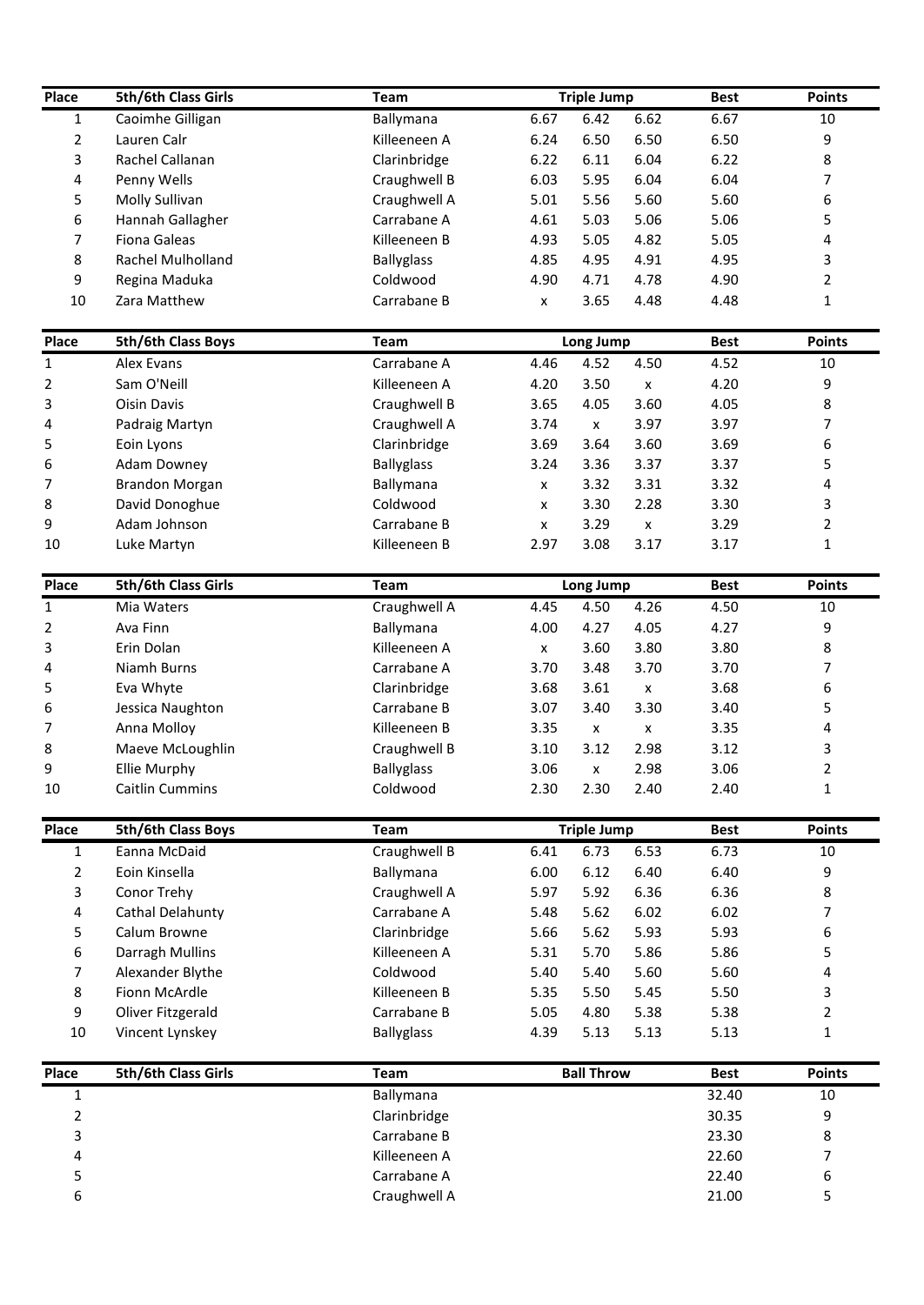| Coldwood<br>7<br>19.50<br>4<br>8<br>Craughwell B<br>3<br>18.20<br>$9$<br><b>Ballyglass</b><br>16.00<br>2<br>10<br>Killeeneen B<br>14.30<br>1<br>Place<br>5th/6th Class Boys<br><b>Ball Throw</b><br>Team<br><b>Best</b> | <b>Points</b> | 1<br>$\overline{2}$ | Clarinbridge<br>Craughwell A | 36.10<br>34.20 | 10<br>9 |
|-------------------------------------------------------------------------------------------------------------------------------------------------------------------------------------------------------------------------|---------------|---------------------|------------------------------|----------------|---------|
|                                                                                                                                                                                                                         |               |                     |                              |                |         |
|                                                                                                                                                                                                                         |               |                     |                              |                |         |
|                                                                                                                                                                                                                         |               |                     |                              |                |         |
|                                                                                                                                                                                                                         |               |                     |                              |                |         |
|                                                                                                                                                                                                                         |               |                     |                              |                |         |
|                                                                                                                                                                                                                         |               |                     |                              |                |         |
|                                                                                                                                                                                                                         |               |                     |                              |                |         |

| 9              |                     | <b>Ballyglass</b> |                   | 16.00       |               |
|----------------|---------------------|-------------------|-------------------|-------------|---------------|
| 10             |                     | Killeeneen B      |                   | 14.30       |               |
| Place          | 5th/6th Class Boys  | Team              | <b>Ball Throw</b> | <b>Best</b> | <b>Points</b> |
| $\overline{1}$ |                     | Clarinbridge      |                   | 36.10       | 10            |
| 2              |                     | Craughwell A      |                   | 34.20       | 9             |
| 3              |                     | Killeeneen A      |                   | 32.50       | 8             |
| 4              |                     | Ballymana         |                   | 31.95       | 7             |
| 5              |                     | Carrabane A       |                   | 31.75       | 6             |
| 6              |                     | Killeeneen B      |                   | 31.40       | 5             |
| 7              |                     | Craughwell B      |                   | 24.90       | 4             |
| 8              |                     | <b>Ballyglass</b> |                   | 24.45       | 3             |
| 9              |                     | Coldwood          |                   | 22.95       | 2             |
| 10             |                     | Carrabane B       |                   | 21.65       | 1             |
| Place          | 5th/6th Class Girls | Team              | <b>Long Puck</b>  | <b>Best</b> | <b>Points</b> |
|                | Caoimhe Lynskey     | <b>Ballvglass</b> |                   | 58.40       | 10            |

| 8     |                     | Ballyglass        |                  | 24.45       | 3             |
|-------|---------------------|-------------------|------------------|-------------|---------------|
| 9     |                     | Coldwood          |                  | 22.95       | 2             |
| 10    |                     | Carrabane B       |                  | 21.65       |               |
| Place | 5th/6th Class Girls | Team              | <b>Long Puck</b> | <b>Best</b> | <b>Points</b> |
| 1     | Caoimhe Lynskey     | <b>Ballyglass</b> |                  | 58.40       | 10            |
| 2     | Anna Kilduff        | Killeeneen A      |                  | 49.20       | 9             |
| 3     | Niamh Spellman      | Carrabane B       |                  | 46.55       | 8             |
| 4     | Ciara Commins       | Clarinbridge      |                  | 44.60       | 7             |
| 5     | Ornagh Duffy        | Craughwell A      |                  | 39.80       | 6             |
| 6     | Hazel Walsh         | Carrabane A       |                  | 38.95       | 5             |
|       | Noelle Galvin       | Ballymana         |                  | 38.20       | 4             |
| 8     | Caoimhe Kennedy     | Killeeneen B      |                  | 34.45       | 3             |
| 9     | Mary Anne Hynes     | Coldwood          |                  | 33.40       | 2             |
| 10    | Caoimhe Brown       | Craughwell B      |                  | 29.50       |               |
| Place | 5th/6th Class Boys  | Team              | <b>Long Puck</b> | <b>Best</b> | <b>Points</b> |
|       | Niall Martin        | Carrabane A       |                  | 64.65       | 10            |

|       |                     | Carrabane A       |                  |             | 10            |
|-------|---------------------|-------------------|------------------|-------------|---------------|
| Place | 5th/6th Class Mixed | Team              |                  | 4x100m      | <b>Points</b> |
|       |                     |                   |                  |             |               |
| 10    | Stephen O'Halloran  | Coldwood          |                  | 46.20       |               |
| 9     | Ben Fitzpatrick     | Clarinbridge      |                  | 48.30       | 2             |
| 8     | Adam Stewart        | Craughwell B      |                  | 49.00       | 3             |
| 7     | Jack Walsh          | Craughwell A      |                  | 49.85       | 4             |
| 6     | Luke Forde          | Killeeneen B      |                  | 52.95       | 5             |
| 5.    | Conor Brann         | Carrabane B       |                  | 54.25       | 6             |
| 4     | Neil Lynskey        | <b>Ballyglass</b> |                  | 54.60       | 7             |
| 3     | Ryan Howley         | <b>Ballymana</b>  |                  | 61.75       | 8             |
| 2     | Luke Spellman       | Killeeneen A      |                  | 63.50       | 9             |
| 1     | Niall Martin        | Carrabane A       |                  | 64.65       | 10            |
| Place | 5th/6th Class Boys  | Team              | <b>Long Puck</b> | <b>Best</b> | <b>Points</b> |
|       |                     |                   |                  |             |               |
| 10    | Caoimhe Brown       | Craughwell B      |                  | 29.50       | 1             |
| 9     | Mary Anne Hynes     | Coldwood          |                  | 33.40       | 2             |
| 8     | Caoimne Kennedy     | Killeeneen B      |                  | 34.45       | 3.            |

| 7              |                        | Coldwood          |                   | 19.50       | 4              |
|----------------|------------------------|-------------------|-------------------|-------------|----------------|
| 8              |                        | Craughwell B      |                   | 18.20       | 3              |
| 9              |                        | <b>Ballyglass</b> |                   | 16.00       | $\overline{2}$ |
| 10             |                        | Killeeneen B      |                   | 14.30       | 1              |
| Place          | 5th/6th Class Boys     | Team              | <b>Ball Throw</b> | <b>Best</b> | <b>Points</b>  |
| $\mathbf{1}$   |                        | Clarinbridge      |                   | 36.10       | 10             |
| $\overline{2}$ |                        | Craughwell A      |                   | 34.20       | 9              |
| 3              |                        | Killeeneen A      |                   | 32.50       | 8              |
| 4              |                        | Ballymana         |                   | 31.95       | 7              |
| 5              |                        | Carrabane A       |                   | 31.75       | 6              |
| 6              |                        | Killeeneen B      |                   | 31.40       | 5              |
| 7              |                        | Craughwell B      |                   | 24.90       | 4              |
| 8              |                        | <b>Ballyglass</b> |                   | 24.45       | 3              |
| 9              |                        | Coldwood          |                   | 22.95       | $\overline{2}$ |
| 10             |                        | Carrabane B       |                   | 21.65       | 1              |
| Place          | 5th/6th Class Girls    | Team              | <b>Long Puck</b>  | <b>Best</b> | <b>Points</b>  |
| $\mathbf{1}$   | Caoimhe Lynskey        | <b>Ballyglass</b> |                   | 58.40       | 10             |
| $\overline{2}$ | Anna Kilduff           | Killeeneen A      |                   | 49.20       | 9              |
| 3              | Niamh Spellman         | Carrabane B       |                   | 46.55       | 8              |
| 4              | Ciara Commins          | Clarinbridge      |                   | 44.60       | 7              |
| 5              | Ornagh Duffy           | Craughwell A      |                   | 39.80       | 6              |
| 6              | Hazel Walsh            | Carrabane A       |                   | 38.95       | 5              |
| 7              | Noelle Galvin          | Ballymana         |                   | 38.20       | 4              |
| 8              | Caoimhe Kennedy        | Killeeneen B      |                   | 34.45       | 3              |
| 9              | Mary Anne Hynes        | Coldwood          |                   | 33.40       | 2              |
| 10             | Caoimhe Brown          | Craughwell B      |                   | 29.50       | 1              |
| Place          | 5th/6th Class Boys     | <b>Team</b>       | <b>Long Puck</b>  | <b>Best</b> | <b>Points</b>  |
| $\mathbf{1}$   | <b>Niall Martin</b>    | Carrabane A       |                   | 64.65       | 10             |
| 2              | Luke Spellman          | Killeeneen A      |                   | 63.50       | 9              |
| 3              | Ryan Howley            | Ballymana         |                   | 61.75       | 8              |
| 4              | Neil Lynskey           | Ballyglass        |                   | 54.60       | 7              |
| 5              | Conor Brann            | Carrabane B       |                   | 54.25       | 6              |
| 6              | Luke Forde             | Killeeneen B      |                   | 52.95       | 5              |
| 7              | Jack Walsh             | Craughwell A      |                   | 49.85       | 4              |
| 8              | Adam Stewart           | Craughwell B      |                   | 49.00       | 3              |
| 9              | <b>Ben Fitzpatrick</b> | Clarinbridge      |                   | 48.30       | 2              |
| 10             | Stephen O'Halloran     | Coldwood          |                   | 46.20       | 1              |
| Place          | 5th/6th Class Mixed    | Team              |                   | 4x100m      | <b>Points</b>  |
| $\mathbf{1}$   |                        | Carrabane A       |                   |             | $10\,$         |
| 2              |                        | Killeeneen A      |                   |             | 9              |
| 3              |                        | Clarinbridge      |                   |             | 8              |
| 4              |                        | Craughwell A      |                   |             | $\overline{7}$ |
| 5              |                        | Ballymana         |                   |             | 6              |
| 6              |                        | <b>Ballyglass</b> |                   |             | 5              |
| 7              |                        | Killeeneen B      |                   |             | 4              |
| 8              |                        | Carrabane B       |                   |             | 3              |
| 9              |                        | Craughwell B      |                   |             | $\overline{2}$ |
| $10\,$         |                        | Coldwood          |                   |             | 1              |
| Place          | 5th/6th Class Mixed    | <b>Team</b>       |                   | 4x200m      | <b>Points</b>  |
|                |                        |                   |                   |             |                |
| $\mathbf{1}$   |                        | Craughwell A      |                   |             | 10             |